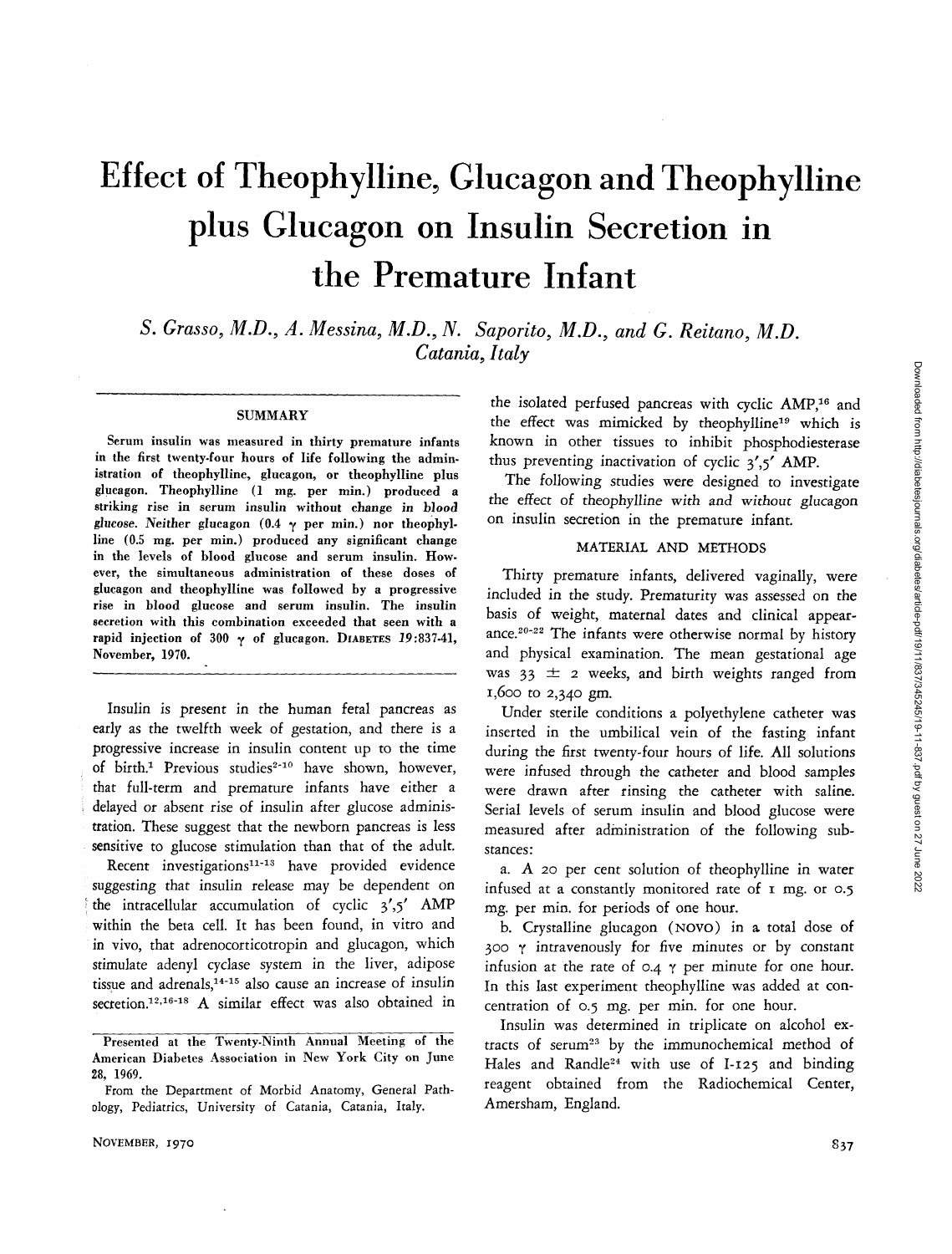

FIG. I. Levels of blood sugar and serum insulin in premature infants following a sixty minute infusion of theophylline (I mg.<br>per min.).

Concentrations of blood glucose were determined by a specific glucose oxidase enzymic method.25

#### RESULTS

Infusion of theophylline at a rate of I mg. per min. for one hour was accompanied by a rapid rise in serum insulin with no change in glucose levels in all subjects. The mean serum insulin level rose from a control value of 13  $\pm$  2  $\mu$ U. per ml. to a peak of 167  $\pm$  36  $\mu$ U. per ml. at 60 min. It fell to  $65 \pm 23$   $\mu$ U. per ml. at thirty minutes after the theophylline was discontinued (figure 1).

Administration of 300  $\gamma$  glucagon injected in five minutes produced a prompt rise in serum insulin which reached a mean peak of  $78 \pm 5 \mu U$ . per ml. at 5 min. It rapidly declined to  $25 \pm 6 \mu U$ . per ml. and 19  $\pm$  $4 \mu U$ . per ml. at thirty and sixty minutes respectively. The mean blood glucose level rose gradually from a control value of 39  $\pm$  4 mg. to 79  $\pm$  6 mg. per 100 ml. at sixty minutes (figure 2). The weights and ages of these infants were respectively 2,340, 2,210, 1,980, 1,860 gm.; 20, 18, 18, 20 hours. The hyperglycemic



FIG. 2. Effects of a rapid infusion (5 min.) of 300 y glucagon on blood glucose and serum insulin levels in premature infants.

838 DIABETES, VOL. 19, NO. I I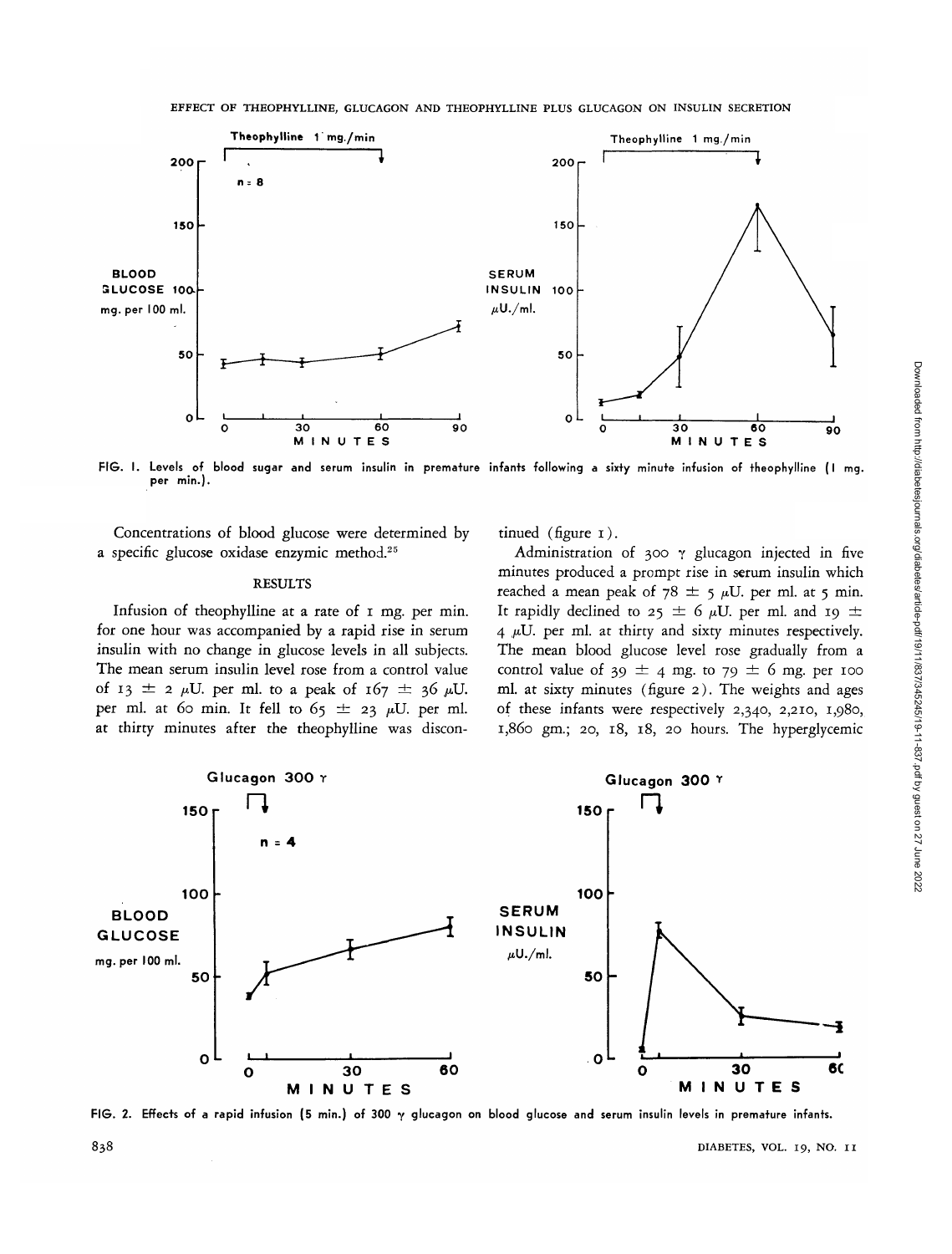

: IG. 3. Blood glucose and serum insulin levels in premature infants following a 60 min. infusion of glucagon (0.4 y per min.) and theophylline (0.5 mg. per min.) singly or combined.

response was comparable to that reported by other workers<sup>26,27</sup> in premature infants of the same age receiving a similar dose of glucagon.

Infusion of glucagon or theophylline for one hour at the rate of 0.4  $\gamma$  and 0.5 mg. per min. respectively produced no significant elevation of blood glucose or serum insulin. However, the simultaneous administration of these doses of glucagon and theophylline was followed by a marked rise in serum insulin and blood glucose. The mean serum insulin level rose from a :ontrol value of 8  $\pm$  3  $\mu$ U. per ml. to a peak of 120  $\pm$  23  $\mu$ U. per ml. at sixty minutes. The mean blood glucose rose from a control level of  $38 \pm 6$  mg. to  $93 \pm 10$  mg. per 100 ml. at sixty minutes (figure 3).

#### DISCUSSION

Theophylline and glucagon, which are both thought to act through the adenyl cyclase system in other tissues, stimulated insulin secretion in infants in the

present study. The administration of these substances was associated with a rise of the serum insulin "which occurred either in the absence of or prior to any significant changes in blood glucose, indicating that they directly stimulated insulin release from the pancreatic beta cell. Theophylline and glucagon in low doses had a synergic effect and together produced a much greater effect on the serum insulin and blood glucose than each one separately. These results could be ime-preted as suggesting that theophylline, which blocks phosphodiesterase, causes cyclic 3',5' AMP to accumulate to a concentration that activates insulin secrcticn and that glucagon enhances this process.

Turtle et al.<sup>25,29</sup> have reported that the administration cf theop'i) Mine to the rat produces a linear increase in insul'n renetion in the absence of hyperglycemia and the cencem tant administration of glucagon causes even greater insulin release. The potentiation by theophylline of the action of glucagon in our infants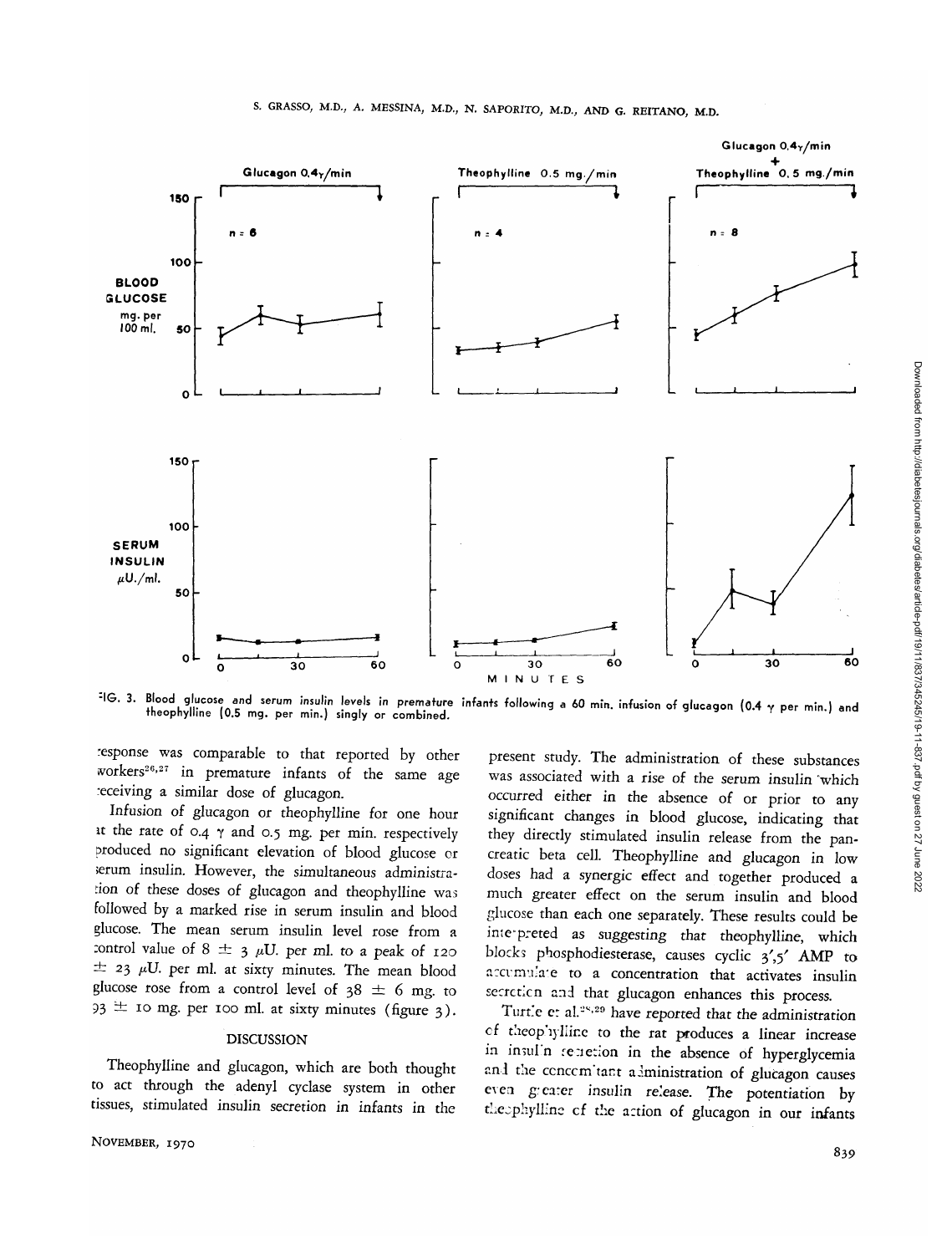is consistent with the observation of potentiation of cyclic nucleotide action in various tissue preparations and with the demonstrated ability of the methylxanthines to inhibit the phosphodieterase that inactivates 3',5' AMP.<sup>30</sup>

Our data are consistent with the view that the beta cell may be equipped with an adenyl cyclase system and that the rate of insulin release may be partially controlled by the antagonistic activities of adenyl cyclase and phosphodiesterase. Furthermore, our studies seem to indicate that the insensitivity to hyperglycemia of the newborn's beta cell resides with the mechanism which controls insulin release and not with the ability to produce this hormone. In vitro studies have revealed a difference between rat fetal pancreas and adult pancreas in respect of the ability of glucose and glucagon to stimulate insulin release. Lambert et al.<sup>31</sup> observed that explants of fetal rat pancreas required caffeine in the media to enable glucose or glucagon to stimulate insulin ' release; caffeine alone was also effective in causing the release of insulin.

The possibility that the beta cell of the newborn is not able to accumulate stimulatory levels of  $3'$ ,  $5'$ AMP necessary for insulin release might perhaps be shown to provide the explanation for our results.

### : ACKNOWLEDGMENT

The authors are indebted to the House staff and nurses in the Premature Unit who assisted in the management of the patients, to Dr. J. H. Karam of the Metabolic Unit U.C. Medical Center, San Francisco, and Dr. M. Hartog of the Department of Medicine, University of Bristol, England, for their critical appraisal of these observations.

#### **REFERENCES**

1 Steinke, J., and Driscoll, S. G.: The extractable insulin content of pancreas from fetuses and infants of diabetic and control mothers. Diabetes  $14:573$ , 1965.

<sup>2</sup> Milner, R. D. G., and Hales, C. N.: Effect of intravenous glucose on concentration of insulin in maternal and umbilical-cord plasma. Brit. Med. J. *1:284,* 1965. <sup>3</sup>

<sup>3</sup> Jørgensen, K. R., Deckert, T., Pedersen, L. M., and Pedersen, J.: Insulin, insulin antibody and glucose in plasma of newborn infants of diabetic women. Acta Endocr. 52:154.

 Thomas, K., de Gasparo, M., and Hoet, J. J.: Insulin levels in the umbilical vein and in the umbilical artery of newborns of normal and gestational diabetic mothers. Diabetologia 3:299, 1967.

5 Spellacy, W. N., Gall, S. A., and Carlson, K. L.: Carbohydrate metabolism of the normal term newborn: plasma insulin and blood glucose levels during an intravenous glucose tolerance test. Obstet. Gynec. 30:580, 1967.

<sup>6</sup> Isles, T. E., Dickson, M., and Farquhar, J. W.: Glucose tolerance and plasma insulin in newborn infants of normal and diabetic mothers. Pediat. Res. 2:198, 1968.

 Grasso, S., Saporito, N., Messina, A., and Reitano, G.: Plasma insulin, glucose and free fatty acid (FFA) response to various stimuli in the premature infant. Diabetes 17:306, 1968 (Abstract).

 Grasso, S., Saporito, N., Messina, A., and Reitano, G.: Serum insulin response *to* glucose and aminoacids in the premature infant. Lancet 2:755, 1968.

<sup>9</sup> Schwartz, R.: Metabolic fuels in the foetus. Proc. Roy. Soc. Med. 61:1231, 1968.

<sup>10</sup> Pildes, R. S., Hart, R. J., Warner, R., and Cornblath, M.: Plasma insulin response during oral glucose tolerance tests in newborns of normal and gestational diabetic mothers. Pediatrics 44:76, 1969.

 Lacy, P. E.: The pancreatic beta cell. Structure and function. New Eng. J. Med. 276:187, 1967.

12 Malaisse, W. J., Malaisse-Lagae, F., and Mayhew, D.: A possible role for the adenylcyclase system in insulin secretion. J. Clin. Invest. 46:1724, 1967.

 Cerasi, E., Effendic, S., and Luft, R.: Role of adrenergic receptors in glucose-induced insulin secretion in man. Lancet 2:301, 1969.

<sup>14</sup> Sutherland, E. W., and Rall, T. W.: The relation of adenosine-3',5'-phosphate and phosphorylase to the actions of catecholamines and other hormones. Pharmacol. Rev. 12:265.

<sup>15</sup> Butcher, R. W.: Role of cyclic AMP in hormone actions. New Eng. J. Med. 279:1378, 1968.

<sup>16</sup> Sussman, K. E., and Vaughan, G. D.: Insulin release after ACTH, glucagon and adenosine-3',5'-phosphate (cyclic AMP) in the perfused isolated rat pancreas. Diabetes *16:* 449, 1967.

1 7 Karam, J. H., Grasso, S. G., Wegienka, L. C, Grodsky, G. M., and Forsham, P. H.: Effect of selected hexoses, of epinephrine and of glucagon on insulin secretion in man. Diabetes 15:571, 1966.

<sup>18</sup> Lebovitz, H. E., Bryant, K., and Frohman, L. A.: Acute effect of corticotropin and related peptides on carbohydrate and lipid metabolism. Ann. N.Y. Acad. Sci. 131:274, 1965.

<sup>19</sup> Grodsky, G. M., Bennett, L. L., Smith, D. F., and Schmid, F. G.: Effect of pulse administration of glucose or glucagon on insulin secretion in vitro. Metabolism 16:222, 1967.

<sup>20</sup> American Academy of Pediatrics. Committee on Fetus and Newborn. Nomenclature for duration of gestation, birth weight and intrauterine growth. Pediatrics 39:935, 1967.

<sup>21</sup> Battaglia, F. C., and Lubchenco, L. O.: A practical classification of newborn infants by weight and gestational age. J. Pediat. 71:159, 1967.

<sup>22</sup> Yerushalmy, J.: The classification of newborn infants by birth weight and gestational age. J. Pediat. 77:164, 1967.

<sup>23</sup> Grodsky, G. M., and Forsham, P. H.: An immunochemical assay of total extractable insulin in man. J. Clin. Invest. 39:1070, i960.

<sup>24</sup> Hales, C. N., and Randle, P. J.: Immunoassay of nisulin with insulin-antibody precipitate. Biochem. J. *88:137,* 1963.

<sup>25</sup> Washko, M. E., and Rice, E. W.: Determination of glucose by an improved enzymatic method. Clin. Chem. 7:542. <sup>26</sup> Bulgarelli, R.: Ricerche sul ricambio dei carboidrati nel